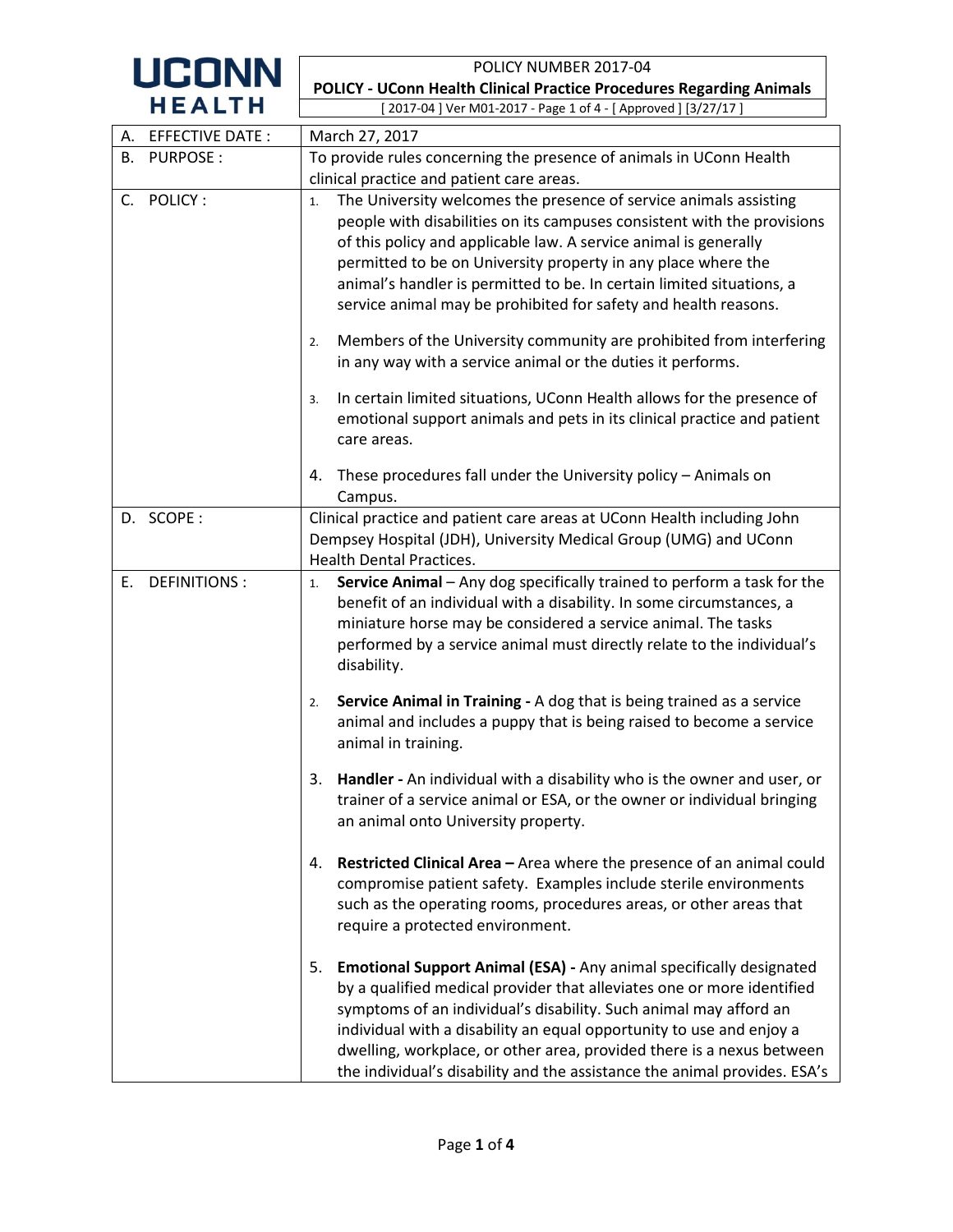| <b>UCONN</b>            | POLICY NUMBER 2017-04<br><b>POLICY - UConn Health Clinical Practice Procedures Regarding Animals</b>                                                                                             |  |  |  |  |
|-------------------------|--------------------------------------------------------------------------------------------------------------------------------------------------------------------------------------------------|--|--|--|--|
|                         |                                                                                                                                                                                                  |  |  |  |  |
| <b>HEALTH</b>           | 2017-04 ] Ver M01-2017 - Page 2 of 4 - [ Approved ] [3/27/17 ]                                                                                                                                   |  |  |  |  |
|                         | are also commonly known as companion, therapeutic or assistance                                                                                                                                  |  |  |  |  |
|                         | animals. ESA's are not service animals.                                                                                                                                                          |  |  |  |  |
|                         |                                                                                                                                                                                                  |  |  |  |  |
|                         | Pet - Any animal that is not a service animal or ESA.<br>6.                                                                                                                                      |  |  |  |  |
| <b>PROCEDURE:</b><br>F. | 1. Service Animals<br>Patients and visitors are allowed to bring service animals to all non-                                                                                                     |  |  |  |  |
|                         | restricted areas without advance approval or authorization. In some cases,                                                                                                                       |  |  |  |  |
|                         | service animals may be allowed to accompany patients to restricted areas,                                                                                                                        |  |  |  |  |
|                         | with prior authorization from the appropriate medical staff (i.e. Nursing                                                                                                                        |  |  |  |  |
|                         | Manager in consultation with Infection Prevention Specialist).                                                                                                                                   |  |  |  |  |
|                         | When it is not obvious what service an animal provides, only limited<br>inquiries are allowed. UConn Health staff may ask only the following two<br>questions:                                   |  |  |  |  |
|                         | 1. Is the dog (or miniature horse) a service animal required because of                                                                                                                          |  |  |  |  |
|                         | a disability?<br>2. What work or task has the animal been trained to perform?                                                                                                                    |  |  |  |  |
|                         |                                                                                                                                                                                                  |  |  |  |  |
|                         | Staff cannot ask about the person's disability, require medical                                                                                                                                  |  |  |  |  |
|                         | documentation, require a special identification card or training                                                                                                                                 |  |  |  |  |
|                         | documentation for the dog, or ask that the dog demonstrate its ability to<br>perform the work or task.                                                                                           |  |  |  |  |
|                         | Allergies and fear of dogs (or other service animals) are not valid reasons<br>for denying access or refusing service to people using service animals.                                           |  |  |  |  |
|                         | 2. Service Animals in Training                                                                                                                                                                   |  |  |  |  |
|                         | Service animals in training are allowed only in non-restricted areas open to<br>members of the public. They are never allowed in restricted areas or areas<br>not open to members of the public. |  |  |  |  |
|                         | 3. Emotional Support Animals                                                                                                                                                                     |  |  |  |  |
|                         | Emotional support animals are allowed to accompany patients in non-                                                                                                                              |  |  |  |  |
|                         | restricted areas only with advance approval of the appropriate medical                                                                                                                           |  |  |  |  |
|                         | staff (i.e. Nursing Manager). Emotional support animals are generally not                                                                                                                        |  |  |  |  |
|                         | allowed in restricted areas unless given prior authorization from the                                                                                                                            |  |  |  |  |
|                         | appropriate medical staff (i.e. Nursing Manager in consultation with<br>Infection Prevention Specialist).                                                                                        |  |  |  |  |
|                         | <b>Inpatient Visits by Animals (Pets) at JDH</b><br>4.                                                                                                                                           |  |  |  |  |
|                         | In determining whether an animal may be allowed to visit an inpatient at                                                                                                                         |  |  |  |  |
|                         | John Dempsey Hospital, the Nursing Manager shall:                                                                                                                                                |  |  |  |  |
|                         | 1. Determine the appropriateness of a request for a pet visitation.                                                                                                                              |  |  |  |  |
|                         | 2. Contact the Infection Prevention Specialist for prior approval.<br>3. Determine if the following criteria for a pet visit have been met:                                                      |  |  |  |  |
|                         | Patient is in a single room.<br>а.                                                                                                                                                               |  |  |  |  |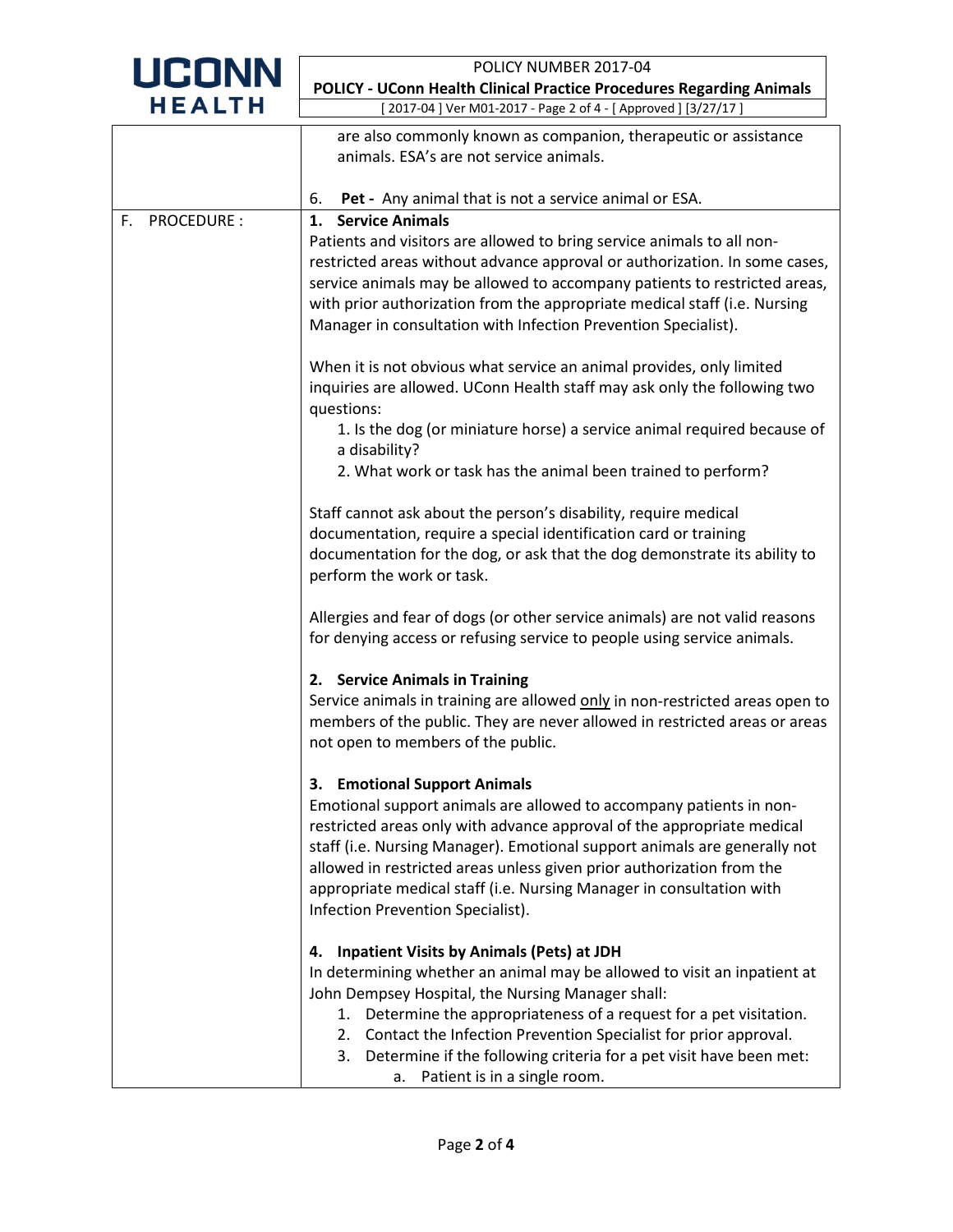| <b>UCONN</b>              | POLICY NUMBER 2017-04                                                                                                                                                                                                                                                                                                                                                                                                                                                                                                                                                                                                                                                                        |  |  |  |  |
|---------------------------|----------------------------------------------------------------------------------------------------------------------------------------------------------------------------------------------------------------------------------------------------------------------------------------------------------------------------------------------------------------------------------------------------------------------------------------------------------------------------------------------------------------------------------------------------------------------------------------------------------------------------------------------------------------------------------------------|--|--|--|--|
|                           | <b>POLICY - UConn Health Clinical Practice Procedures Regarding Animals</b>                                                                                                                                                                                                                                                                                                                                                                                                                                                                                                                                                                                                                  |  |  |  |  |
| <b>HEALTH</b>             | [2017-04 ] Ver M01-2017 - Page 3 of 4 - [ Approved ] [3/27/17 ]                                                                                                                                                                                                                                                                                                                                                                                                                                                                                                                                                                                                                              |  |  |  |  |
|                           | Proof (tag/certificate) of current immunization (rabies<br>b.<br>required)<br>Pet must be leashed and under visitor control while in<br>C.<br>patients room;<br>d. Visitor must be able to stay with the pet at all times,<br>maintain control, and be responsible for the elimination<br>and/or clean-up of accidents while on Hospital premises.<br>4. Meet the animal in the front lobby and escort them directly to the<br>patient. (This may also be done by a designee).                                                                                                                                                                                                               |  |  |  |  |
|                           | <b>General Rules Regarding All Animals at UConn Health</b><br>5.<br>Handlers (or their designee) must have full control of the animal at<br>а.<br>all times.<br>b. The University reserves the right to remove animals under certain<br>circumstances including if the animal is disruptive, poses a direct<br>threat to the health and safety of others or the presence of the<br>animal compromises a sterile environment.<br>c. UConn Health staff are not responsible for providing care or<br>food/water for the animal or a special location for the animal to<br>relieve itself. If a Handler cannot provide care for an animal, the<br>handler must make arrangements for such care. |  |  |  |  |
| G. ATTACHMENTS :          | Link to the full University policy - Animals on Campus<br>1.<br>Link to the Animals on Campus FAQ<br>2.<br>Office of Institutional Equity. Contact (860) 679-3563 or email<br>3.<br>equity@uconn.edu                                                                                                                                                                                                                                                                                                                                                                                                                                                                                         |  |  |  |  |
| H. STAKEHOLDER(S):        | Vice President, UMG<br>1.                                                                                                                                                                                                                                                                                                                                                                                                                                                                                                                                                                                                                                                                    |  |  |  |  |
|                           | Chief Executive Officer, JDH<br>2.                                                                                                                                                                                                                                                                                                                                                                                                                                                                                                                                                                                                                                                           |  |  |  |  |
|                           | Sr. Associate Dean for Education & Patient Care<br>3.                                                                                                                                                                                                                                                                                                                                                                                                                                                                                                                                                                                                                                        |  |  |  |  |
| <b>REFERENCES:</b><br>Ι.  | 1. Americans with Disabilities Act 42 U.S.C. § 12101, et seq.<br>2. Connecticut State Law C.G.S. § 46a-44                                                                                                                                                                                                                                                                                                                                                                                                                                                                                                                                                                                    |  |  |  |  |
| <b>SEARCH WORDS:</b>      | Animal, service animal, service animal in training, therapy animal,<br>emotional support animal, pets, pet visitation, Americans with Disabilities<br>Act, ADA, disabilities, disability                                                                                                                                                                                                                                                                                                                                                                                                                                                                                                     |  |  |  |  |
| <b>REVIEWED BY:</b><br>к. |                                                                                                                                                                                                                                                                                                                                                                                                                                                                                                                                                                                                                                                                                              |  |  |  |  |
|                           | 1.<br><b>Elizabeth Conklin</b><br>Date<br>Associate VP, Institutional Equity<br>2.                                                                                                                                                                                                                                                                                                                                                                                                                                                                                                                                                                                                           |  |  |  |  |
|                           | Anne Horbatuck<br>Date<br>Vice President, UMG<br>3.                                                                                                                                                                                                                                                                                                                                                                                                                                                                                                                                                                                                                                          |  |  |  |  |
|                           | Anne Diamond<br>Date<br>Chief Executive Officer, JDH                                                                                                                                                                                                                                                                                                                                                                                                                                                                                                                                                                                                                                         |  |  |  |  |
|                           | 4.<br>Steven Lepowsky, D.D.S.<br>Date<br>Sr. Associate Dean for Education & Patient Care                                                                                                                                                                                                                                                                                                                                                                                                                                                                                                                                                                                                     |  |  |  |  |